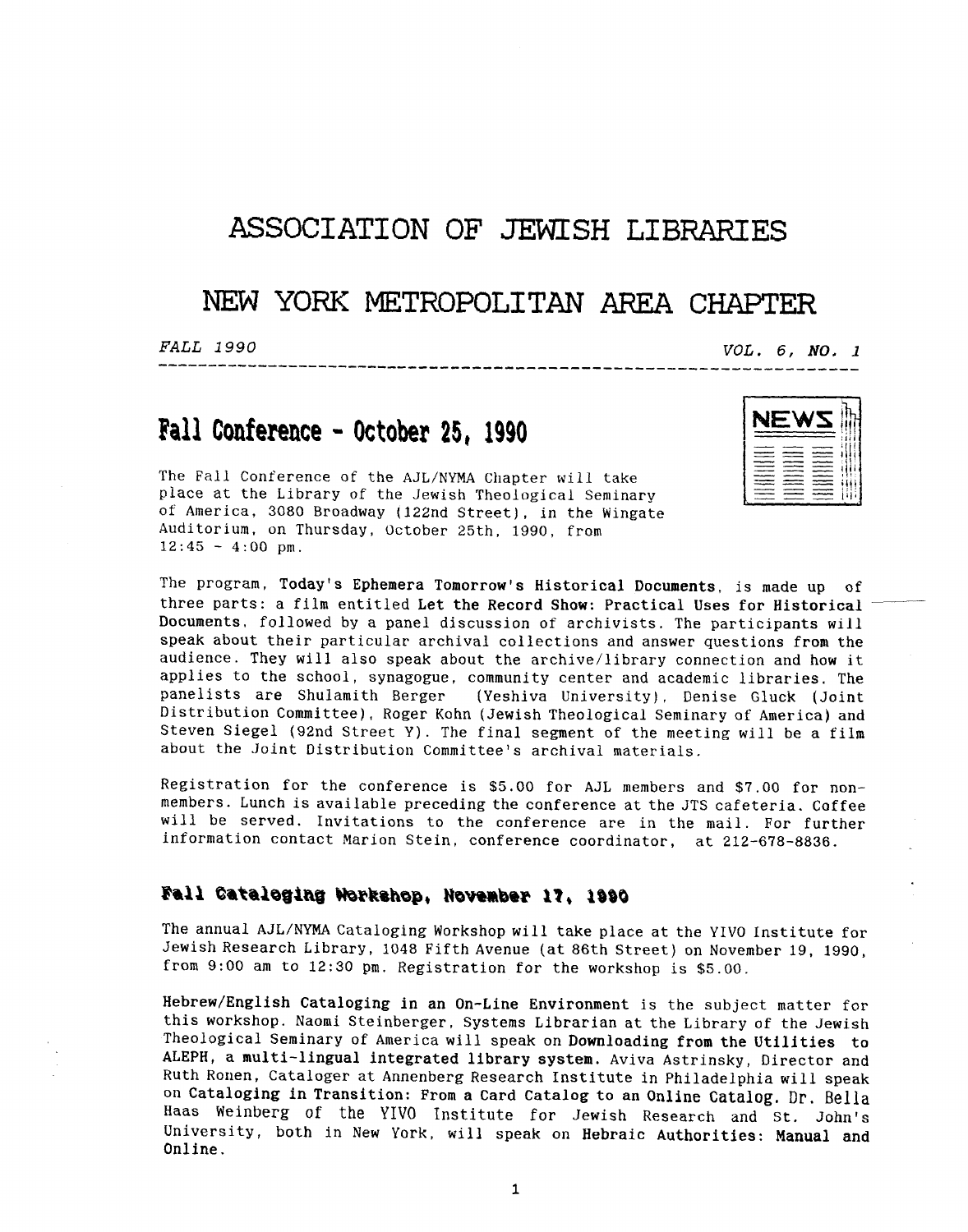Following the workshop a reception will be held in honor of the publication of the "Yiddish Catalog and Authority File at the YIVO Library" (G.K. Hall, publs. **<sup>J</sup>** edited **by** Zachary Baker and Bella Haas Weinberg.

For further information contact Rita Lifton 212-678-8092 or Marcia Goldberg 215-635-7303.

# MESSAGE FROM THE PRESIDENT

#### **AJL in Jerusalem** - **July 1990: The First International Conference of Judaica and Israeli Librarians**

The Association of Jewish Libraries celebrated its 25th year as an organization by holding its annual convention in Jerusalem July  $2 - 6$ , 1990, together with two Israeli Library organizations. Over 100 librarians from the United States and Canada (about half the usual number of attendees at convention) joined with more than 600 Israeli librarians, combining an exhilarating collegial experience, along with multi-faceted program offerings.

Sessions on computer advances for cataloging and other aspects of technology in Information Science for Hebraica/Judaica to Reading Motivation materials/medial were offered. Topics included Educational Software, Preservation Microfilming of Judaica, and Israeli Periodical Preservation at the Jewish National Library, biographies and autobiographies, and many other special interest sessions.

An International Symposium on Worldwide Jewish Children's Literature in the Diaspora was held on Wednesday, July 4th. It was organized through the efforts of Dr. Marcia Posner, outgoing President of AJL, who is an authority on children's literature. Respondents from France, Czechoslovakia, Germany and Holland participated. Data was collected from other countries as well.

Other subjects included Literature of the Adolescent, Holocaust literature (drama, music and literature) universal values vs. Jewish values in Jewish children's literature and Jewish folklore the world-over (with storytellers participating.)

Sessions were given in Hebrew as well as English, with simultaneous translation available.

The first evening the entire convention was hosted by the National Jewish Library and given a tour of their exhibition of rare manuscripts in their collection. **<sup>A</sup>** reception at the Israel Museum was also held which included tours of their exhibitions.

The AJL Books Awards were presented at the **AJL** Banquet held on the evening of July 5th. It was particularly memorable because of the presence **of Rabbi Adin**  Steinsaltz, **recipient of** the Reference **Book** Award for The Talmud: **A** Reference Guide published in 1989. Rabbi Steinsaltz charmed the audience by telling anecdotes about librarians he met **as** a young man. Yaffa Ganz, winner of the Body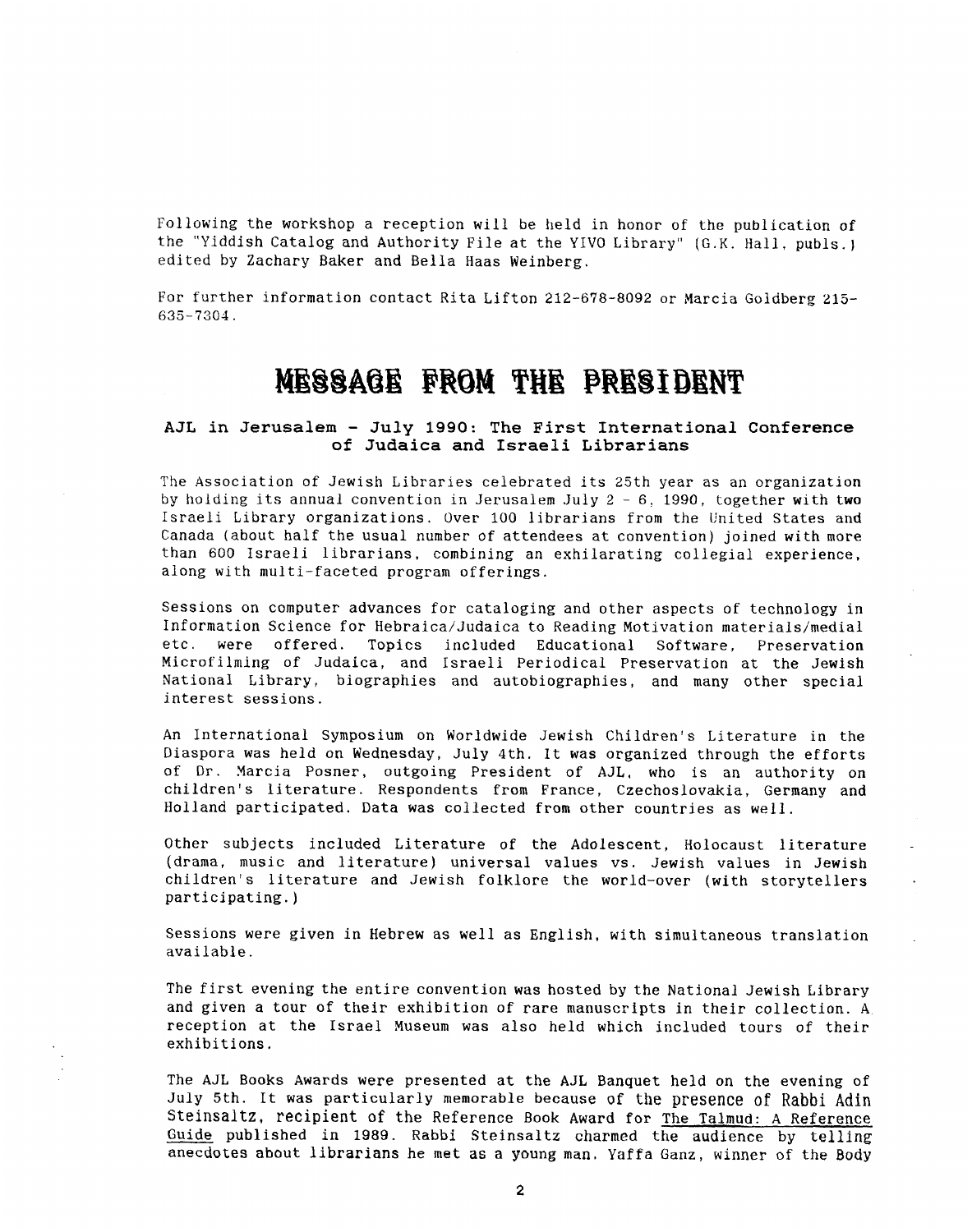of Work Award who wrote among other books, the popular series Savta Simcha. was also present and delighted everyone with her remarks.

Another important aspect to convention is the presence of exhibitors. Jerusalem being home base to primary publishers for Judaica libraries, we had the advantage of having them represented. One learns much by scanning the books and talking with publishers or their representatives. Magnes Press of Hebrew University, Steimatsky, Geffen, Mossad Bialik, Jerusalem Books, as well as computer companies with software such as ALEPH and Sapphire were among the exhibitors.

The annual convention of the Association of Jewish Libraries is always a highlight of the year. It is an opportunity to stay current with what is happening in the library field, particularly the Judaica library, and to share with and learn from other librarians. This year in Jerusalem, for the first time ever, more than 750 librarians learned about library matters and about one another - many plans for networking began there. Without a doubt, we all felt it was an historic meeting.

**As** we begin our AJL-NYMA activities for the 1990-1991 season, we look forward again to interesting conferences and workshops. Our area is rich in talented people and institutional resources. Please plan to participate in our programs. All suggestions for future AJL-NYMA functions are welcome.

Looking forward to greeting you at our Fall Conference

Esther Nussbaum, President

#### **Current Exhibits In the New YocR Area**

The Jewish Museum is home of an exhibition Getting Comfortable in New York: The American Jewish Home 1880- 1950. An exhibition of items associated with lives of the Jews in New York from their arrival from Europe at the turn of the century, through the Lower East Side, their moves uptown and finally their move to the suburbs. The exhibit is full of nostalgic items which any New York Jew will be pleased to see. This is the final exhibit at the Museum before they close for renovation. The exhibit runs until November 15, 1990.

The Library of the Jewish Theological Seminary of America is currently exhibiting a show entitled Back to Dombrovitz photographs by Alice Zlotnick. These photos were taken on her recent trip to the Soviet Union. The exhibit runs until November 16th, 1990.

An exhibit entitled Gentle Heroism: Women and the Holocaust, **A** Photographic and Documentary Exhibit is on view until January 24, 1991. It is sponsored by the Holocaust Resource Center and Archives of Queensborough Community College. The exhibit is curated by Claire Hertzberg and Ronnee Berger.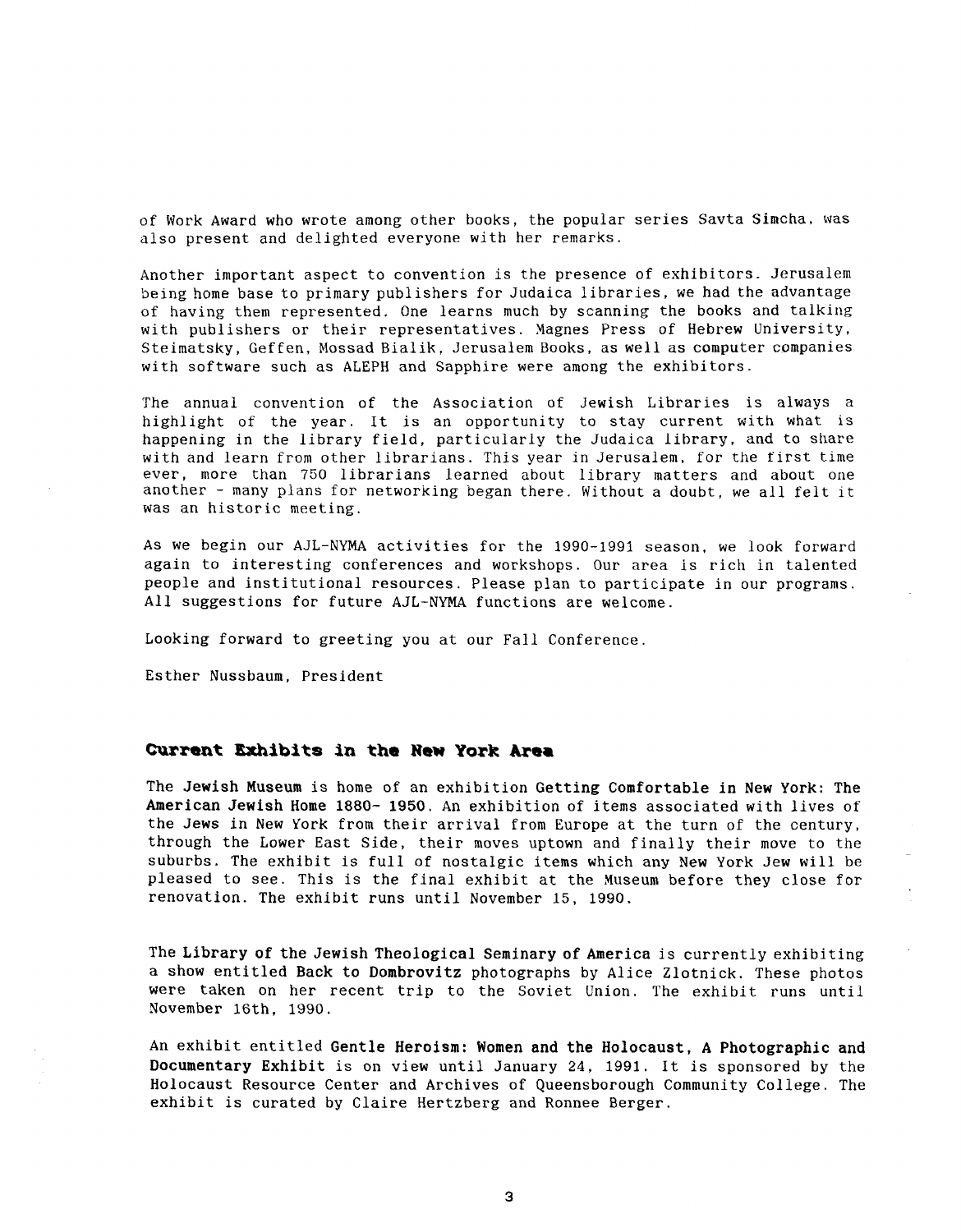#### Events in the Community

The Jewish Heritage Book Fair, sponsored by the Associated Y's of the New York area, will take place at the New York Armory, 67th Street and Park Avenue, on November 18th and 19th.

The Friends of the Library of the Jewish Theological Seminary of American is planning their annual concert for December. Further information will be available shortly.

#### **From the Editor**

Congratulations to Dr. Leonard Gold of the New York Public Library's Jewish Division on his appointment *as* President of the Jewish Book Council.

The AJL-NYMA Mailing List has been expanded. It contains over *300* names and is available for purchase. **A** fee of \$25 is charged for one time use or a yearly subscription of \$50 per academic year is available. Please contact Naomi Steinberger 212-678-8982.

 $\mathbf{r}$ 

#### aphitail dol

Stern College is looking for a part-time Reference Librarian for evenings, 6 - 9 pm and Sundays, 12 - 6 pm. MLS Required, Hebrew preferred. Contact Edith Lubetski. 212-340-7720.

Jewish Theological Seminary Library is looking for Hebrew cataloger for one year to work on a United States Government grant to catalog the broadside collection. Starting November 1, 1990. Please contact Edith Degani, 212-678-8093.

### **CALENDAR**

| Fall Conference                                     | October 25, 1990  |
|-----------------------------------------------------|-------------------|
| Cataloging Workshop                                 | November 19, 1990 |
| Reference Workshop                                  | February 13, 1991 |
| Day School Workshop                                 | March 12, 1991    |
| Synagogue Workshop                                  | to be announced   |
| Spring Conference                                   | May 20, 1991      |
| AJL 26th Annual Conference.<br>Miami Beach, Florida | June 23-26, 1991  |